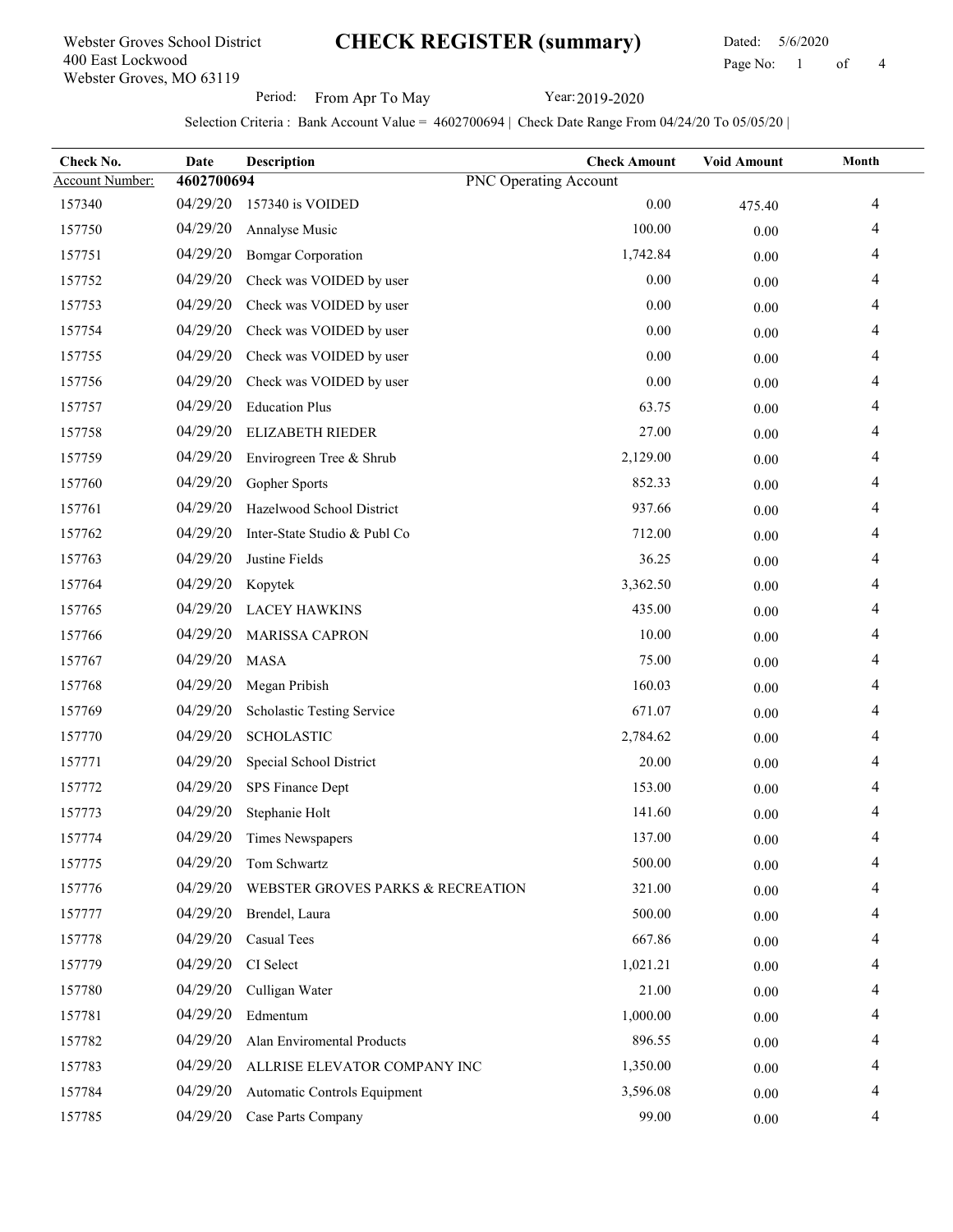## CHECK REGISTER (summary)

Webster Groves, MO 63119 400 East Lockwood Webster Groves School District

#### Dated: 5/6/2020 Page No: 2 of

Period: From Apr To May Year: 2019-2020

| Check No.<br>157786 | Date<br>04/29/20 | <b>Description</b><br>Check was VOIDED by user | <b>Check Amount</b><br>0.00 | <b>Void Amount</b><br>0.00 | Month<br>4 |
|---------------------|------------------|------------------------------------------------|-----------------------------|----------------------------|------------|
| 157796              | 04/29/20         | Continuation Stub for Check 157795             | 0.00                        | 0.00                       | 4          |
| 157797              | 04/29/20         | Continuation Stub for Check 157795             | 0.00                        | 0.00                       | 4          |
| 157798              | 04/29/20         | Continuation Stub for Check 157795             | 0.00                        | 0.00                       | 4          |
| 157799              | 04/29/20         | Continuation Stub for Check 157795             | 0.00                        | 0.00                       | 4          |
| 157800              | 04/29/20         | Continuation Stub for Check 157795             | 0.00                        | 0.00                       | 4          |
| 157806              | 04/29/20         | Chemsearch                                     | 1,005.40                    | 0.00                       | 4          |
| 157807              | 04/29/20         | City Lighting                                  | 116.60                      | 0.00                       | 4          |
| 157808              | 04/29/20         | Coltrane Systems                               | 3,979.18                    | 0.00                       | 4          |
| 157809              | 04/29/20         | <b>Commercial Bathwares</b>                    | 13.20                       | 0.00                       | 4          |
| 157810              | 04/29/20         | Commercial Electric Motor                      | 114.62                      | 0.00                       |            |
| 157811              | 04/29/20         | Commercial Kitchen Services                    | 44.00                       | 0.00                       | 4          |
| 157812              | 04/29/20         | DCS Ameri-Can LLC                              | 405.00                      | 0.00                       | 4          |
| 157813              | 04/29/20         | Grainger                                       | 86.00                       | 0.00                       | 4          |
| 157814              | 04/29/20         | <b>Industrial Soap Company</b>                 | 6,563.66                    | 0.00                       | 4          |
| 157815              | 04/29/20         | Continuation Stub for Check 157814             | 0.00                        | 0.00                       | 4          |
| 157816              | 04/29/20         | Continuation Stub for Check 157814             | 0.00                        | 0.00                       | 4          |
| 157817              | 04/29/20         | Continuation Stub for Check 157814             | 0.00                        | 0.00                       |            |
| 157818              | 04/29/20         | Continuation Stub for Check 157814             | 0.00                        | 0.00                       | 4          |
| 157819              | 04/29/20         | Continuation Stub for Check 157814             | $0.00\,$                    | 0.00                       | 4          |
| 157820              | 04/29/20         | <b>INTEGRATED FACILITY SERVICES</b>            | 4,722.25                    | 0.00                       | 4          |
| 157821              | 04/29/20         | Schaeffer Electric                             | 18,969.82                   | 0.00                       | 4          |
| 157822              | 04/29/20         | St. Louis Automatic Door                       | 157.50                      | 0.00                       | 4          |
| 157823              | 04/29/20         | STORMWATER STL                                 | 19,900.00                   | 0.00                       | 4          |
| 157824              | 04/29/20         | Tremco                                         | 850.00                      | 0.00                       |            |
| 157825              | 04/29/20         | Central States Bus Sales                       | 76.36                       | 0.00                       |            |
| 157826              |                  | 04/29/20 DLT SOLUTIONS LLC                     | 4,349.36                    | $0.00\,$                   | 4          |
| 157830              | 04/29/20         | AT&T Capital Services                          | 30,643.44                   | 0.00                       | 4          |
| 157831              | 04/29/20         | AT&T Long Distance                             | 474.38                      | $0.00\,$                   | 4          |
| 157832              | 04/29/20         | TOLLGATE ENTERPRISES, LLC                      | 18,796.00                   | 0.00                       | 4          |
| 157833              | 04/29/20         | <b>JILL M HERTLEIN</b>                         | 475.40                      | $0.00\,$                   | 4          |
| 157834              | 05/05/20         | Adam Frillman                                  | 2,481.94                    | $0.00\,$                   | 5          |
| 157835              | 05/05/20         | Adam Jurotich Sr.                              | 1,981.94                    | $0.00\,$                   | 5          |
| 157836              | 05/05/20         | Alex Tetreault                                 | 2,481.94                    | $0.00\,$                   | 5          |
| 157837              | 05/05/20         | Andy Rikand                                    | 2,481.94                    | 0.00                       | 5          |
| 157838              | 05/05/20         | <b>Betsy McBride</b>                           | 4,963.88                    | 0.00                       | 5          |
| 157839              | 05/05/20         | <b>Brett Steinbrueck</b>                       | 2,481.94                    | 0.00                       | 5          |
| 157840              | 05/05/20         | <b>BSN</b> Sports                              | 12,184.90                   | $0.00\,$                   | 5          |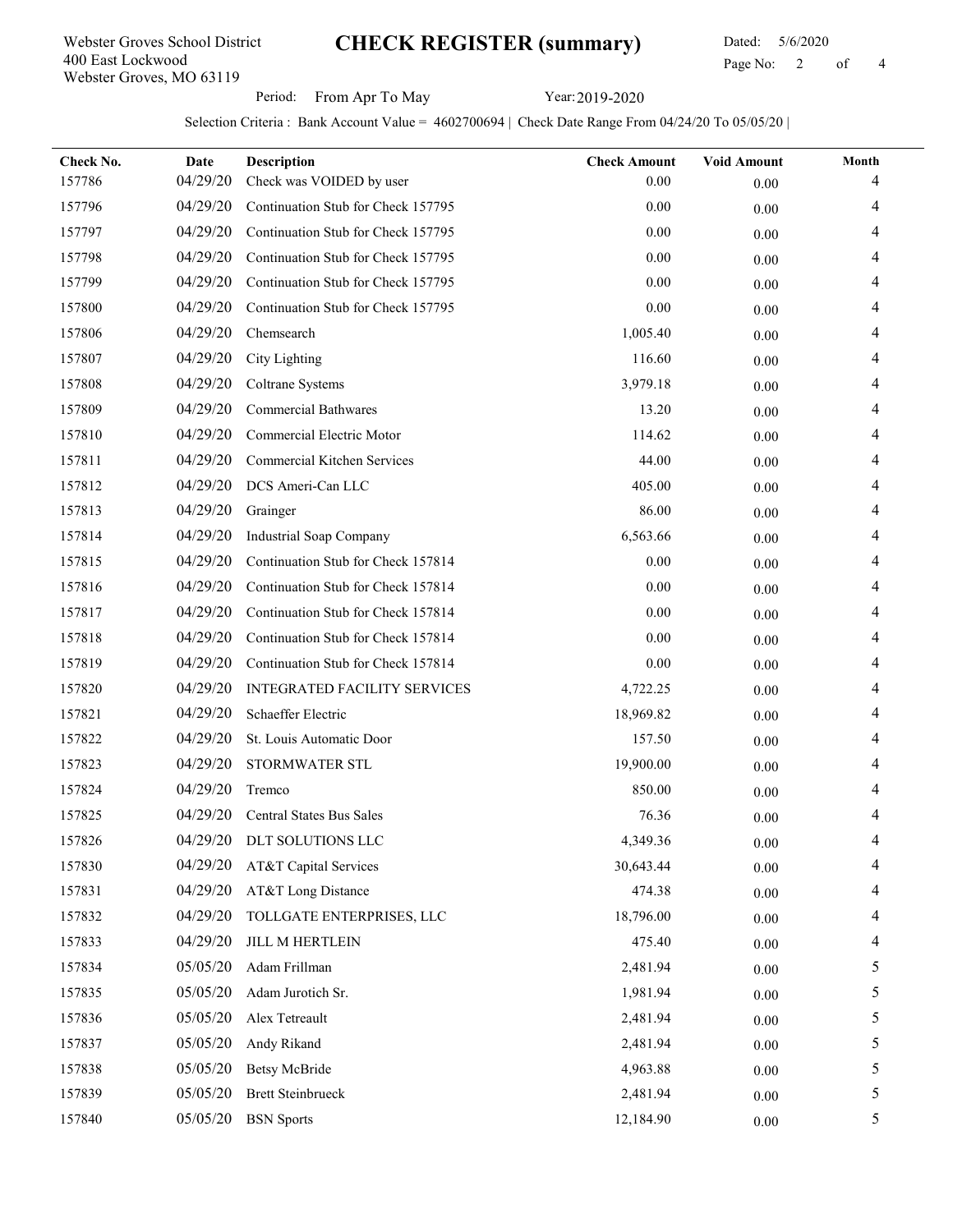## CHECK REGISTER (summary)

 Dated: 5/6/2020 Page No: 3 of

Period: From Apr To May Year: 2019-2020

| Check No. | Date<br>05/05/20 | Description                         | <b>Check Amount</b> | <b>Void Amount</b> | Month |
|-----------|------------------|-------------------------------------|---------------------|--------------------|-------|
| 157841    |                  | <b>BSN</b> Sports                   | 2,988.70            | 0.00               | 5     |
| 157842    | 05/05/20         | <b>BSN</b> Sports                   | 526.45              | 0.00               | 5     |
| 157843    | 05/05/20         | Carrie Ahrens                       | 2,481.94            | 0.00               | 5     |
| 157844    | 05/05/20         | Christine Keller                    | 2,481.94            | $0.00\,$           | 5     |
| 157845    | 05/05/20         | Deborah Bemskoetter                 | 2,481.94            | 0.00               | 5     |
| 157846    | 05/05/20         | Diane Tarr                          | 2,481.94            | $0.00\,$           | 5     |
| 157847    | 05/05/20         | <b>ELIZABETH EGLEY</b>              | 250.00              | 0.00               | 5     |
| 157848    | 05/05/20         | <b>GRACE LOCK</b>                   | 250.00              | 0.00               | 5     |
| 157849    | 05/05/20         | John Anderson                       | 210.00              | 0.00               | 5     |
| 157850    | 05/05/20         | Justin Mathes                       | 222.40              | 0.00               | 5     |
| 157851    | 05/05/20         | Kevin Brown                         | 2,481.94            | 0.00               | 5     |
| 157852    | 05/05/20         | <b>MAKEBA GILES</b>                 | 250.00              | 0.00               | 5     |
| 157853    | 05/05/20         | Marc Braun                          | 2,481.94            | 0.00               | 5     |
| 157854    | 05/05/20         | MARIA CARPENTER                     | 250.00              | 0.00               | 5     |
| 157855    | 05/05/20         | <b>MASC</b>                         | 250.00              | 0.00               | 5     |
| 157856    | 05/05/20         | <b>QUIN DOLAN</b>                   | 250.00              | 0.00               | 5     |
| 157857    | 05/05/20         | Robert Sellers                      | 2,481.94            | 0.00               | 5     |
| 157858    | 05/05/20         | Samuel Harned                       | 2,481.94            | 0.00               | 5     |
| 157859    | 05/05/20         | <b>SCOUT BROSHEARS</b>              | 250.00              | 0.00               | 5     |
| 157860    | 05/05/20         | Jerry Collins                       | 176.71              | $0.00\,$           | 5     |
| 157861    | 05/05/20         | Dacia Stewart                       | 290.93              | 0.00               | 5     |
| 157862    | 05/05/20         | John Simpson                        | 14.99               | 0.00               | 5     |
| 157863    | 05/05/20         | LINEK PLUMBING                      | 1,696.45            | 0.00               | 5     |
| 157864    | 05/05/20         | Midwest Sheet Music                 | 15.30               | 0.00               | 5     |
| 157865    | 05/05/20         | Music and Arts                      | 95.00               | 0.00               | 5     |
| 157866    | 05/05/20         | PHILIBERT SECURITY SYSTEMS INC      | 1,445.50            | 0.00               | 5     |
| 157867    |                  | 05/05/20 PPG Architectural Finishes | 167.26              | $0.00\,$           |       |
| 157868    | 05/05/20         | SHERWIN WILLIAMS                    | 72.36               | 0.00               | 5     |
| 157869    | 05/05/20         | ST LOUIS BOILER SUPPLY              | 240.00              | $0.00\,$           | 5     |
| 157870    | 05/05/20         | <b>Standard Refrigeration</b>       | 125.00              | 0.00               | 5     |
| 157872    | 05/05/20         | <b>TRANE</b>                        | 415.00              | 0.00               | 5     |
| 157873    | 05/05/20         | Trinity Eco Solutions               | 2,452.81            | 0.00               | 5     |
| 157874    | 05/05/20         | U.S. Water                          | 5,200.71            | 0.00               | 5     |
| 157875    | 05/05/20         | United Refrigeration                | 62.77               | 0.00               | 5     |
| 157876    | 05/05/20         | Wise Safety and Environmental       | 57.27               | 0.00               | 5     |
| 157877    | 05/05/20         | COMPUTER MISPRINT                   | 0.00                | 0.00               | 5     |
| ACH000539 | 04/29/20         | PUBLIC SCH RETIREMENT - ELECTRONIC  | 1,741,101.83        | 0.00               |       |
| ACH000540 | 04/30/20         | PAYCOM ELECTRONIC                   | 4,143.35            | $0.00\,$           | 4     |
|           |                  |                                     |                     |                    |       |